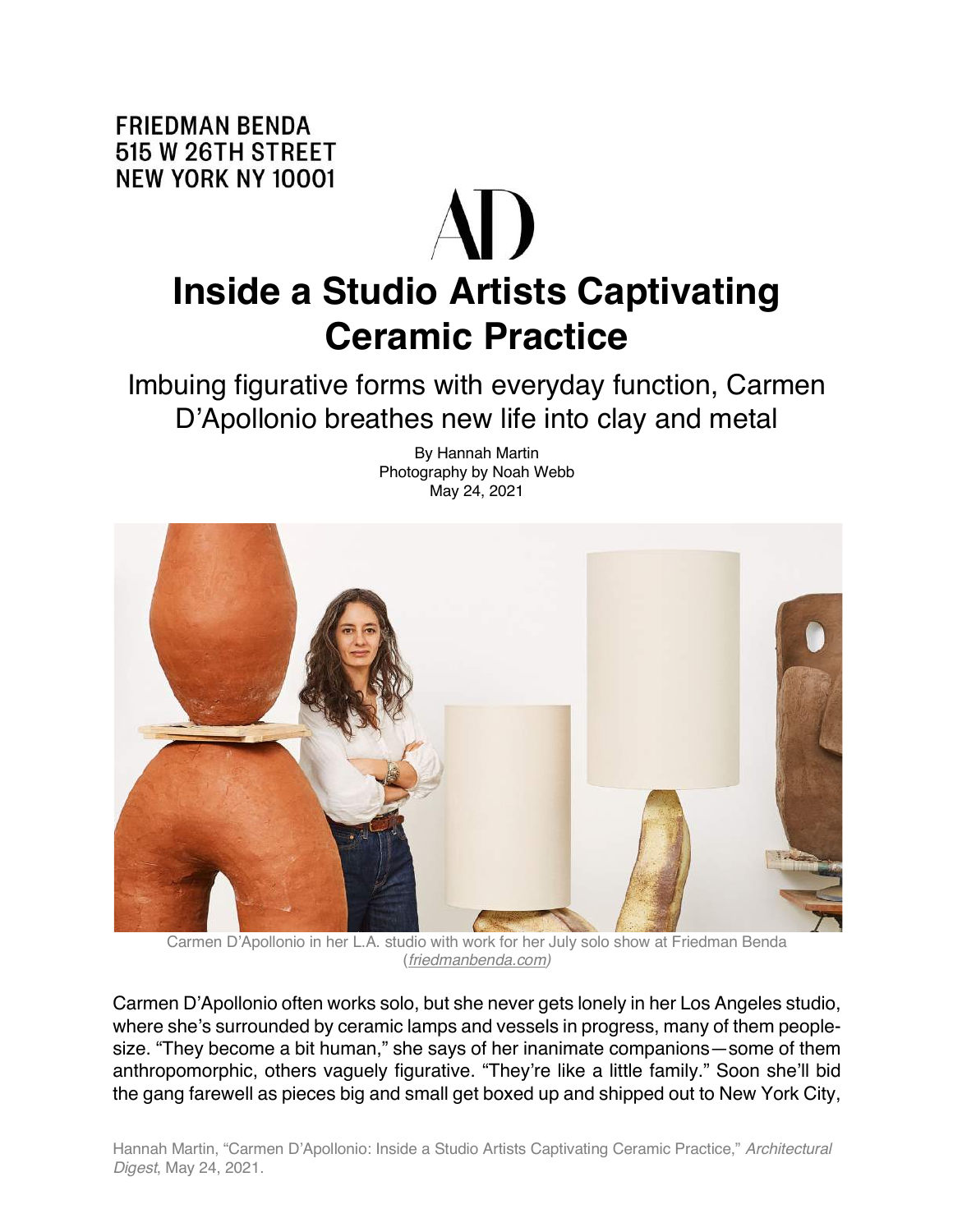where they'll star in her first U.S. solo exhibition, "Don't Wake the Snake," opening July 15 at Friedman Benda gallery.

D'Apollonio's ceramics practice began eight years ago, when she signed up for an introductory course in traditional Japanese raku pottery in her native Switzerland. After relocating to L.A. in 2014, she landed a high-profile commission: The French fashion brand Céline requested three ceramic displays for an advertising campaign. She was still new to clay, but the polymath artist, who had designed film sets, cofounded the fashion brand Ikou Tschüss, and worked for the artist Urs Fischer, took the commission in stride. After all, she says, "I've always been very hand-crafty."



One of her sketchbooks, where much of her work begins.

The work evolved naturally from there—a continuation of a process that, she insists, "is actually very simple." First she draws her ideas; then she coils the clay into the desired form. "I don't have any structure," she notes of her entirely hand-built technique. "Whatever I want to do, I do." She does stick to one idea: Everything has a function. "I love that the sculpture does something," she says. "Everything you do, you can always put a shade on it. That's the beauty of a lamp."

Her latest body of work elaborates on those core ideas—a nearly five-foot-tall piece enlarges her most-requested table lamp to human scale—while planters and lights in the shape of heads and dancers have been cast in bronze, a new medium for the artist. Their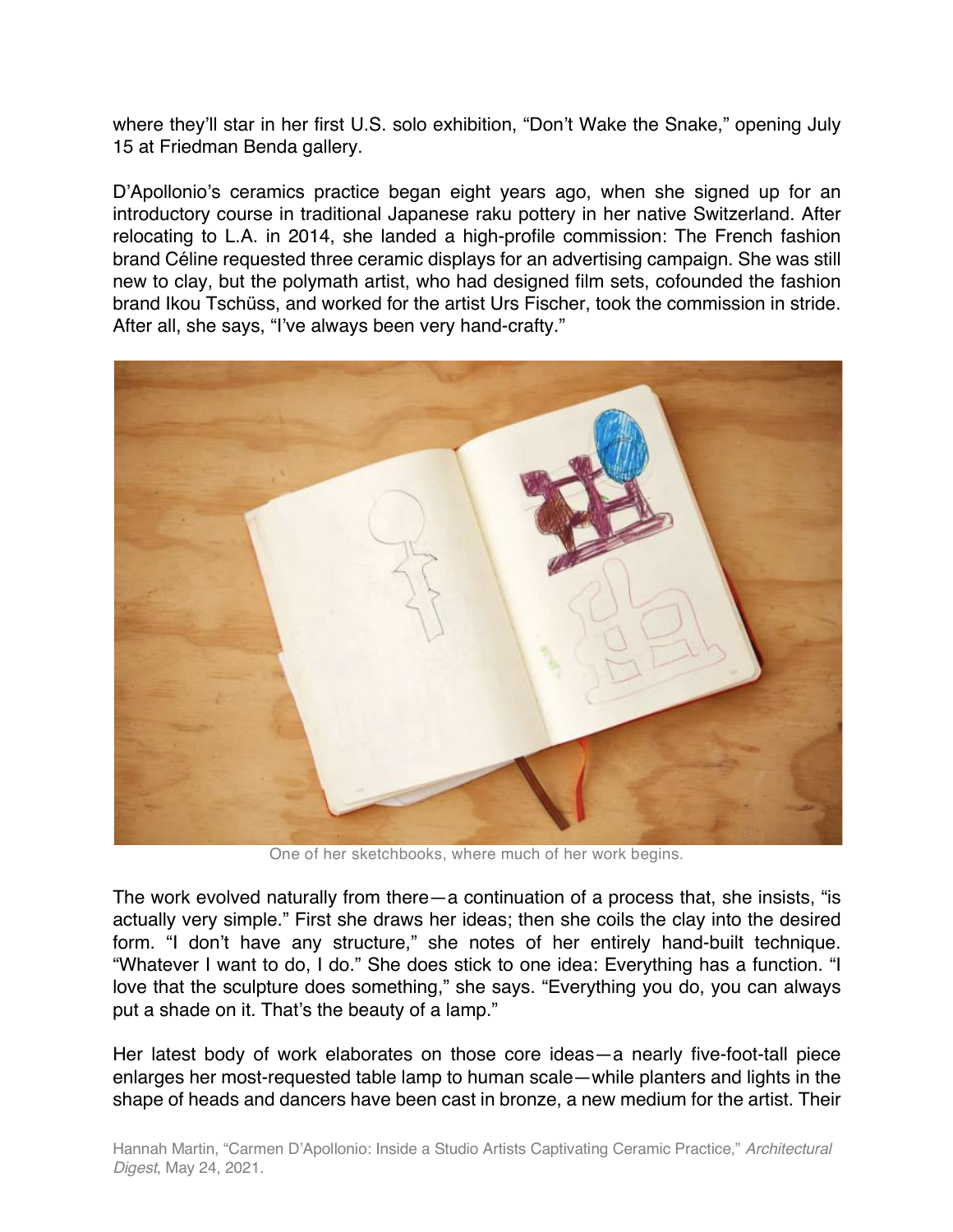forms come to life through clever, conversational names like Just got a new haircut or Sorry I missed your call. "They're my friends," D'Apollonio says. "And they speak through their titles." carmendapollonio.com



D'Appolonio posing with two of her ceramic "pot heads" playfully worn as boots.

Hannah Martin, "Carmen D'Apollonio: Inside a Studio Artists Captivating Ceramic Practice," *Architectural Digest*, May 24, 2021.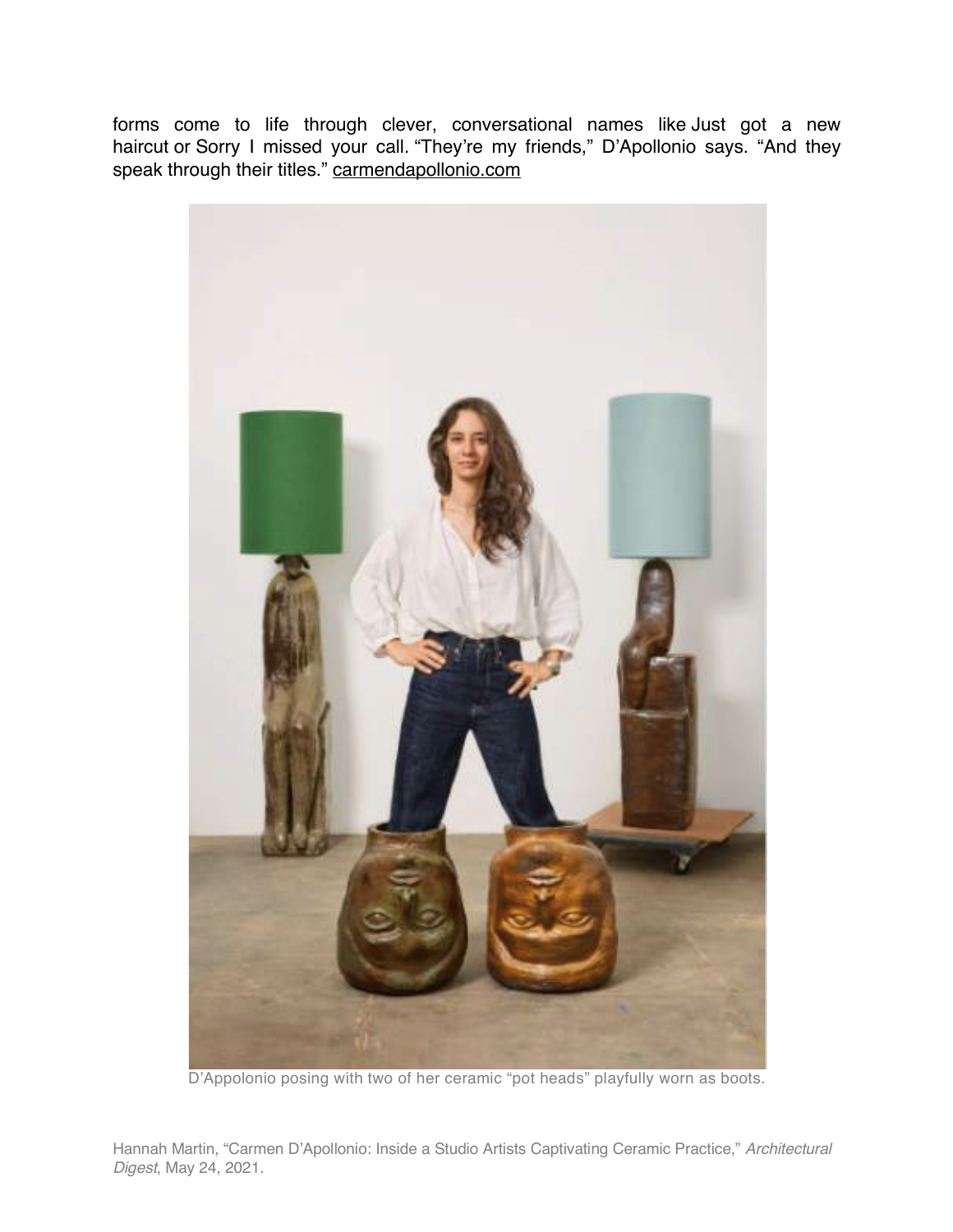

 D'Appolonio hand-building a new ceramic work.

Carmen D'Apollonio in her L.A. studio with work for her July solo show at Friedman Benda *(friedmanbenda.com)*



*Just Got a New Haircut* ceramic lamp.

Hannah Martin, "Carmen D'Apollonio: Inside a Studio Artists Captivating Ceramic Practice," *Architectural Digest*, May 24, 2021.